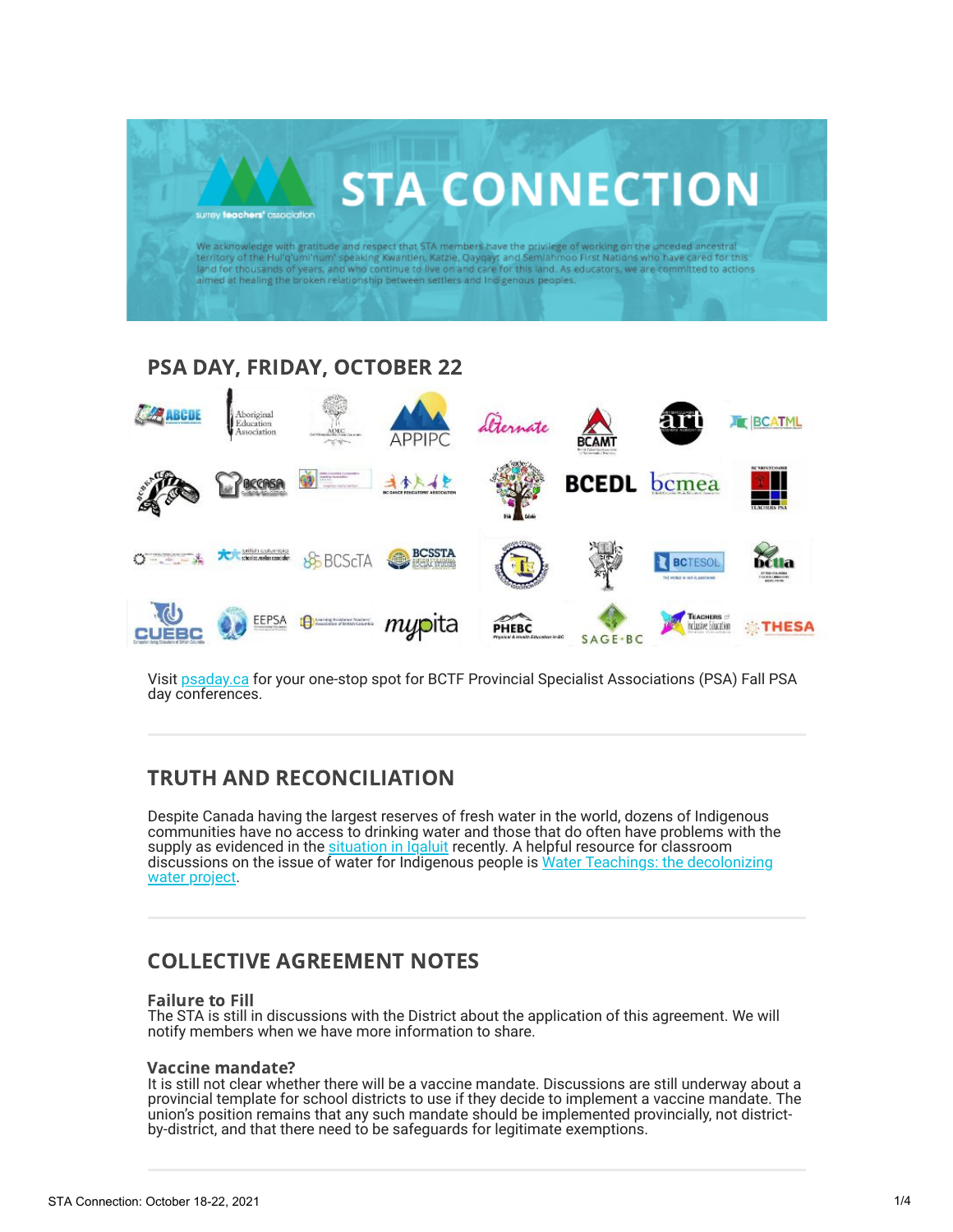# BARGAINING

### This week in bargaining

The Bargaining Committee has been meeting since last spring to work on objectives for local and provincial bargaining. This week we have identified themes to focus on for local bargaining. The STA Bargaining Delegation to the Provincial Bargaining Conference met on October 15 and will meet again on October 25. To contact the Bargaining Committee with questions or concerns, email [bargaining@surreyteachers.org.](mailto:bargaining@surreyteachers.org)



## HEALTH & SAFETY

#### Flu shots

The District is organizing a vendor to provide flu shots for District employees. They will communicate out to the District via the Weekly Memo once shots are available. They will have the same plan as in 2020, where employees will go into the Pharmasave location with their ID badge rather than go to DEC/REC.

## PROFESSIONAL DEVELOPMENT

### Pro-D Townhall - October 27, 2021

The STA office will be presenting a Pro-D Townhall on October 27, 2021 from 3:30-5:00 pm via Zoom. This will be an open forum for you to ask questions and share ideas with other Pro-D Reps. [Register now](https://docs.google.com/forms/d/e/1FAIpQLSdjrSN90QRjtuSrQJ2xGEPzFvoCDAYB8MVD5E0IMwcjlxeM-A/viewform) and feel free to submit your Pro-D questions during your registration.

### Ideas for STA Convention 2022

Your Convention Committee is working on planning the STA Convention that will take place on Friday May 6, 2022, and we'd like to know what you're interested in! If you have an idea for a workshop topic, or have the name of a presenter who you'd love to see at convention, please send us a message at [convention@surreyteachers.org.](mailto:convention@surreyteachers.org)

If you're passionate about a topic and would like to present a workshop yourself we are now accepting [workshop proposals.](https://staconvention.ca/index.php?Page=WorkshopProposals)

### Convention Committee seeking 3 more members

The Convention Committee plans the annual STA Convention and is looking for 3 members to round out the committee. Members serve for a two-year term and there are currently openings for 1 Aboriginal, 1 Primary and 1 Excursion member. Interested members are encouraged to submit a completed [Committees curriculum Vitae Form](https://www.surreyteachers.org/wp-content/uploads/2019/09/STA-CMT-CV-Form-2019.09.20.pdf) to [reception@surreyteachers.org](mailto:reception@surreyteachers.org). For more information, visit the <u>Convention Committee Page</u> on our website.

### ANNOUNCEMENTS

### Social Justice Reps

Every school site should have a Social Justice Rep as part of the union team that includes the Staff Rep, Health & Safety Rep, and Pro-D Rep. Because the BCTF is a social justice union, there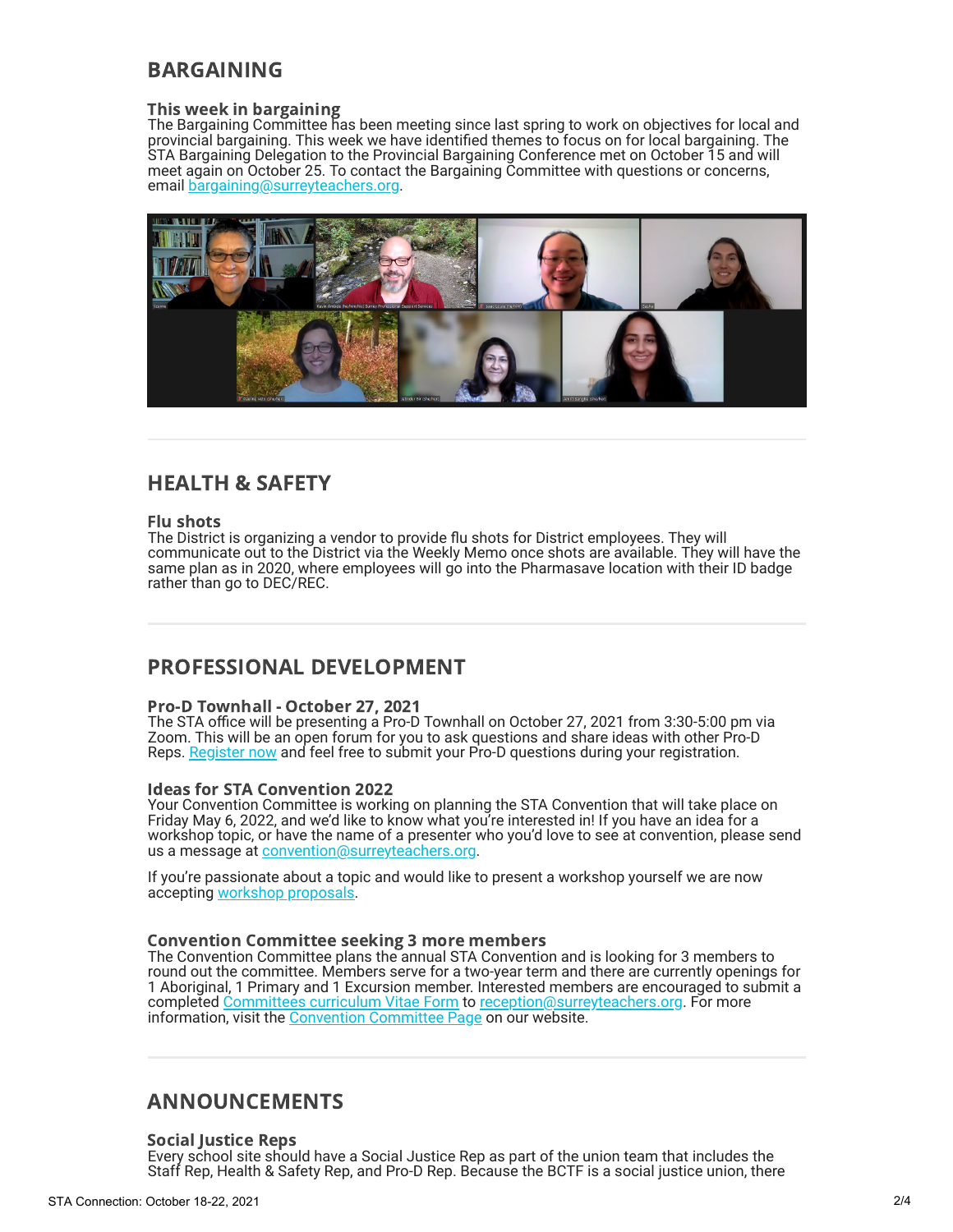are multiple opportunities for the Social Justice Rep to engage colleagues in various events, activities and projects. To sign up to be Social Justice Rep for your school, talk to your Staff Rep or contact the STA office for more information. [Read more](https://www.surreyteachers.org/union-reps/social-justice-reps/)

### Zoom Meditation – Presented by Status of Women's Committee

Are you feeling stressed out? On Wednesday, October 27, come and spend the afternoon relaxing and freeing your mind within the safety of your home through a virtual guided meditation hosted by the STA Status of Women Committee. Achieve mental and emotional release and stress relief surrounded by those who understand our stress the best - other Surrey teachers! [Register now](https://docs.google.com/forms/d/e/1FAIpQLSdX2jd4K6mWMidh1nXP10i-dyZ1L9gdChiyjhA8DY4-9DiOqA/viewform)



### Staff Rep Training

The STA is offering [Rookie Staff Rep Training](https://rookiesurt-fall2021.eventbrite.ca/) on November 2 and [Returning Staff Rep Training](https://surt-fall2021.eventbrite.ca/) on November 3.

#### New Teachers' Conference – October 27, 2021

Are you new to teaching? Do you have questions about what your union has to offer or about your pay cheque or about your contract? Please feel invited to attend our New Teachers' Conference on October 27th, 2021, from 9:00 am to 3:00 pm, held via Zoom. [Registration is open](https://ntc-oct27-21.eventbrite.ca/) to teachers in the first 3 (or so) years of teaching, who have not attended before.

#### Decentering Whiteness: An anti-racism institute

[This Institute](https://pdce.educ.ubc.ca/decentering_whiteness/#tab_About-0) draws from the understanding that structural racism starts from the social structures of language and thought and will explore approaches to decentering whiteness. Register by October 24.



### UPCOMING EVENTS

**October 25** Bargaining Delegation Training Grievance Committee

**October 26**

**November 1** Bargaining Committee Environmental Justice Committee Pro-D Committee